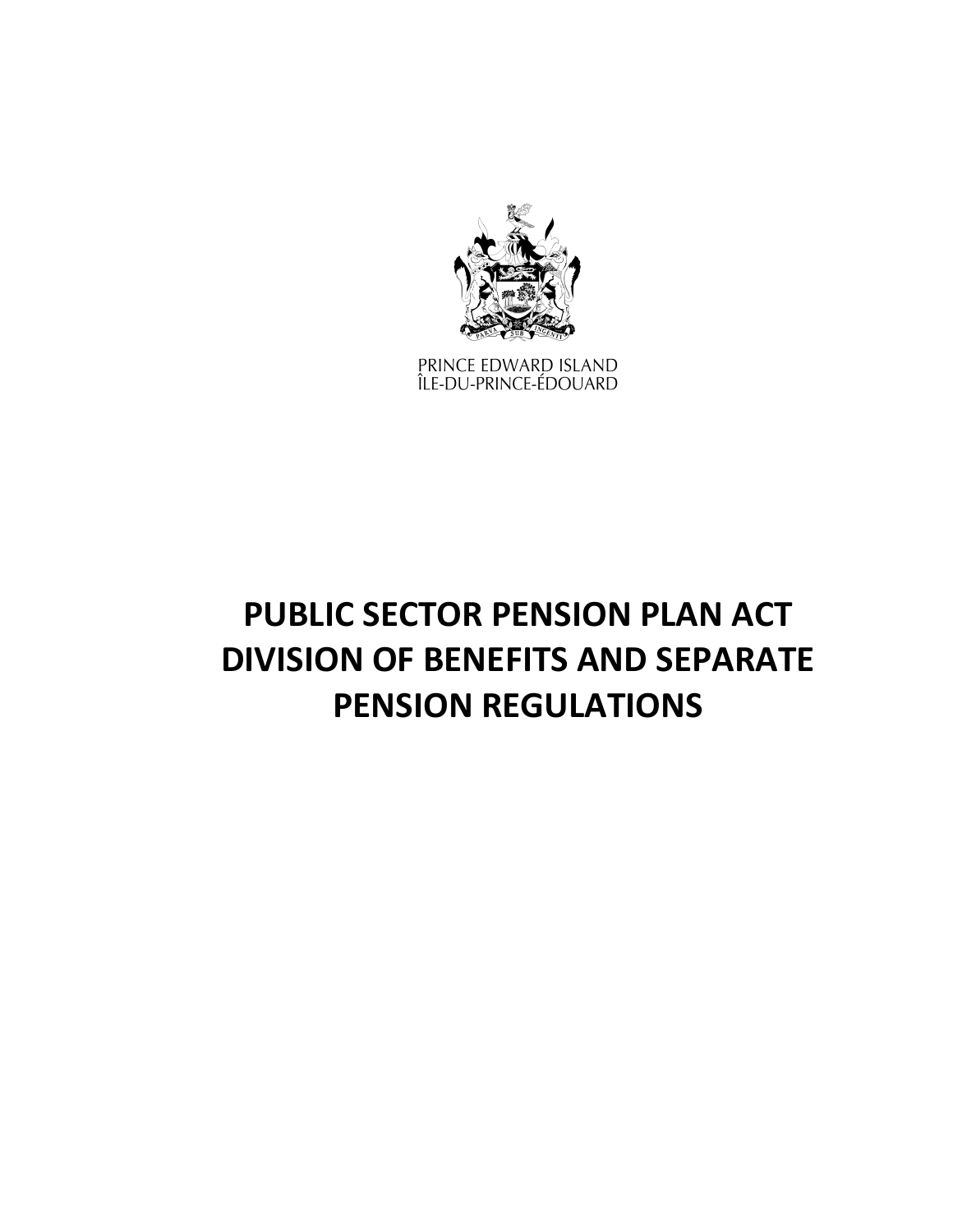# **PLEASE NOTE**

This document, prepared by the *[Legislative Counsel Office](http://www.gov.pe.ca/jps/index.php3?number=1027247)*, is an office consolidation of this regulation, current to July 24, 2021. It is intended for information and reference purposes only.

This document is *not* the official version of these regulations. The regulations and the amendments printed in the *Royal Gazette* should be consulted on the Prince Edward Island Government web site to determine the authoritative text of these regulations.

For more information concerning the history of these regulations, please see the *[Table of Regulations](https://www.princeedwardisland.ca/sites/default/files/publications/leg_table_acts.pdf)* on the Prince Edward Island Government web site [\(www.princeedwardisland.ca\)](http://www.princeedwardisland.ca/).

If you find any errors or omissions in this consolidation, please contact:

*Legislative Counsel Office Tel: (902) 368-4292 Email: [legislation@gov.pe.ca](mailto:legislation@gov.pe.ca)*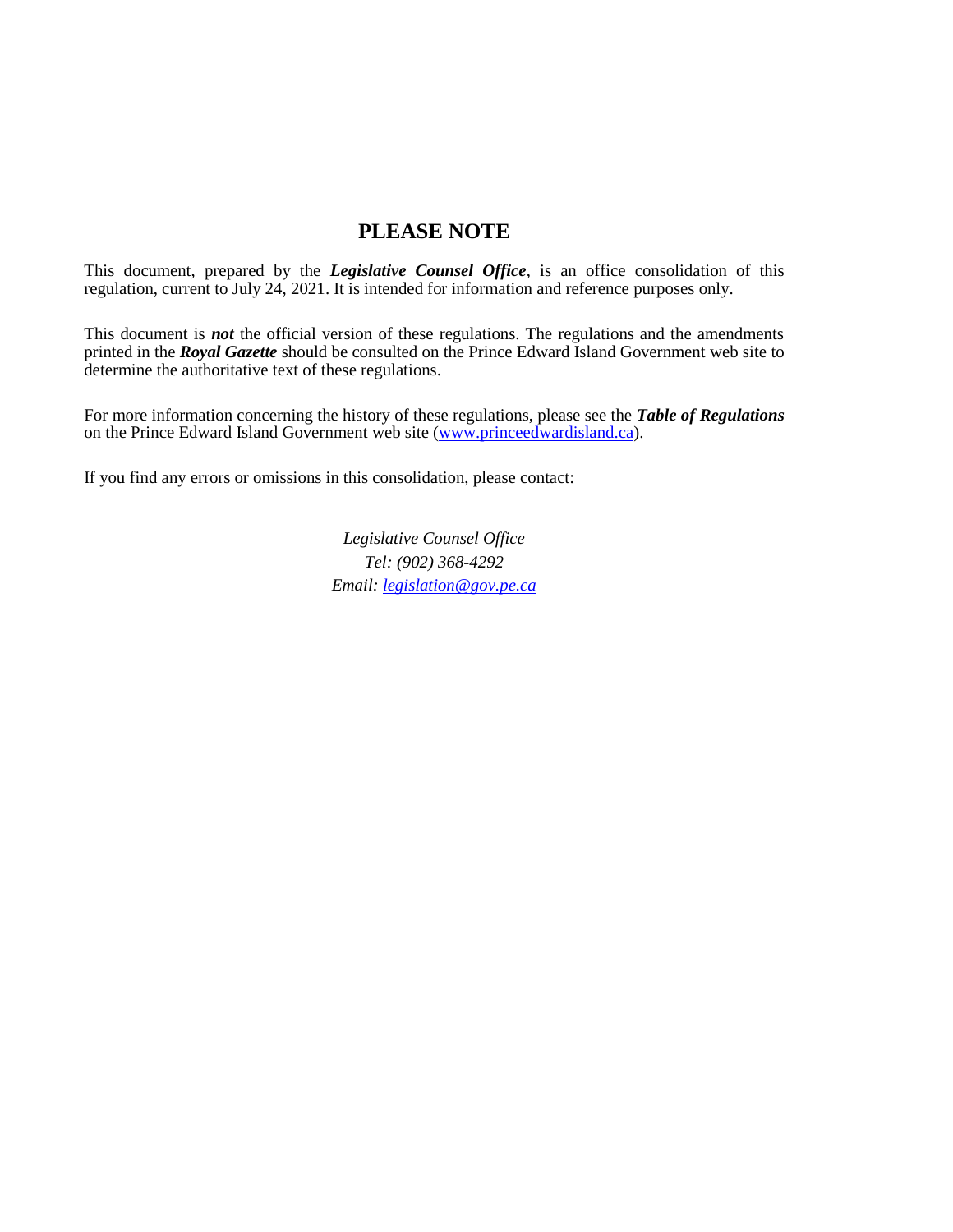

# **PUBLIC SECTOR PENSION PLAN ACT**

**Chapter P-32.11**

# **DIVISION OF BENEFITS AND SEPARATE PENSION REGULATIONS**

Pursuant to section 28 of the *Public Sector Pension Plan Act* R.S.P.E.I. 1988, Cap. P-32.11, Council made the following regulations:

## **1. Act, defined**

(1) In these regulations, "**Act**" means the *Public Sector Pension Plan Act* R.S.P.E.I. 1988, Cap. P-32.11.

### **Application of regulations**

(2) These regulations apply to all applications in respect of a division of pension benefits of a member, vested former member or pensioner under subsection 18(1.1) of the Act. *(EC104/16; 606/21)*

# **APPLICATION FOR DIVISION OF BENEFITS**

## **2. Application for information**

- (1) An application for information in respect of a division of pension benefits under subsection 18(1) of the Act shall include:
	- (a) the date the spousal relationship commenced;
	- (b) the date of separation;
	- (c) the date of the birth of the member, vested former member or pensioner; and
	- (d) evidence acceptable to the Commission of the information referred to in clauses (a) to (c).

#### **Application for division**

- (2) An application for division of pension benefits under subsection 18(1.1) of the Act shall include
	- (a) the date of birth of the spouse or former spouse of the member, vested former member or pensioner;
	- (b) evidence acceptable to the Commission of the information referred to in clause (a); and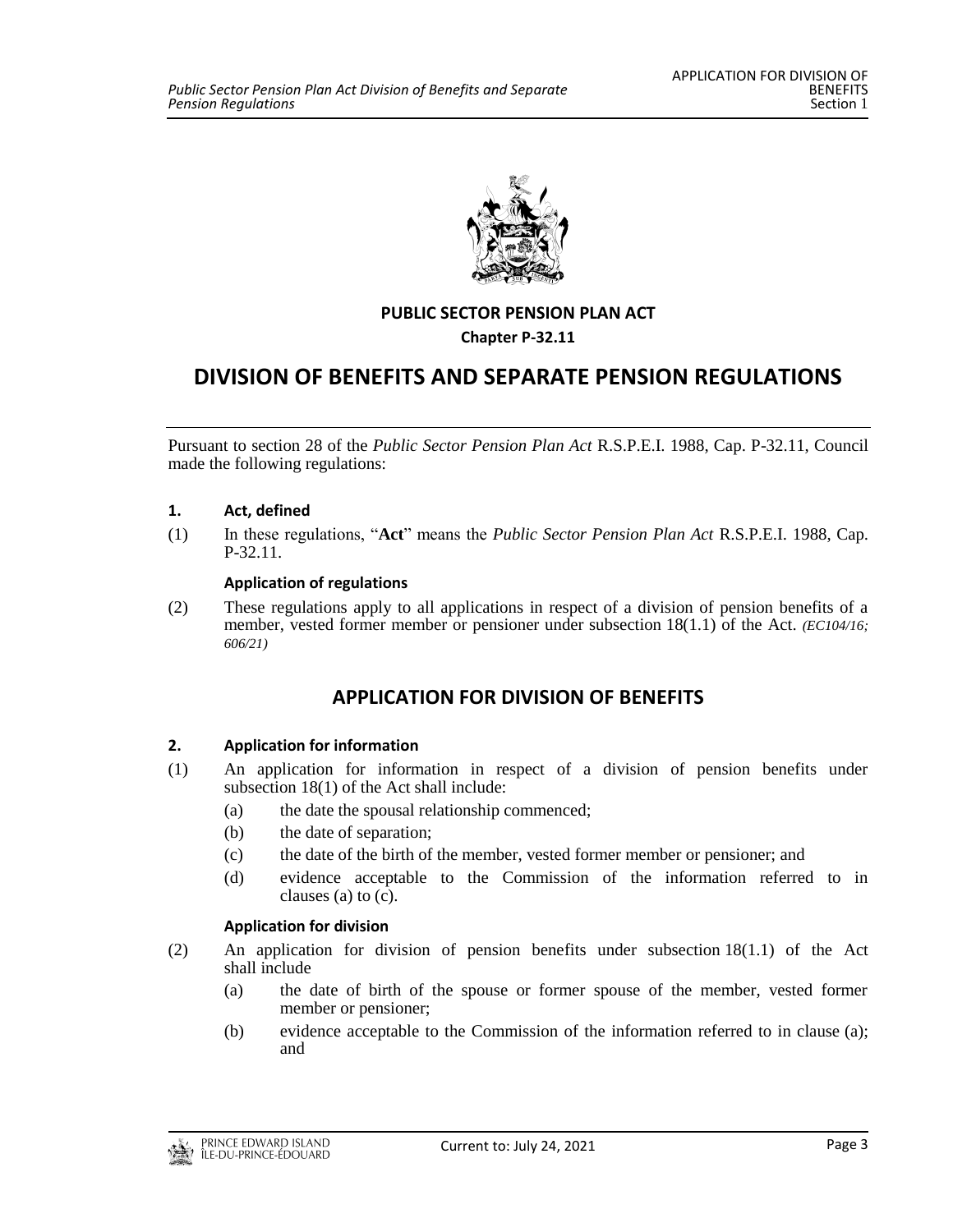(c) either a certified true copy of a court order or domestic contract referred to in subsection 18(2) of the Act, whichever provides for the division of pension benefits of the member, vested former member or pensioner. *(EC104/16)*

## **3. Notice of receipt of application**

For the purposes of subsection 20(2) of the Act, a notice of receipt of an application under subsection 18(1.1) shall be sent to each interested party by regular mail. *(EC104/16)*

### **4. Withdrawal of application**

An applicant may withdraw an application made under section 18 of the Act by submitting to the Minister, in writing, a notice of withdrawal of application. *(EC104/16)*

### **5. Required information**

For the purposes of subsection 27(2), where a breakdown of a spousal relationship has occurred, the following information shall be provided concerning the pension benefits that are or may become payable to or in respect of a member, vested former member or pensioner:

- (a) the information referred to in subsection  $2(1)$  that is used to calculate the pension benefits that are or may become payable;
- (b) the date on which the member, vested former member or pensioner began making contributions to the Plan;
- (c) the number of years and part years of service that were credited to the member, vested former member or pensioner in the period between the date the spousal relationship commenced and the date of separation;
- (d) the number of years and part years of service that were credited to the member, vested former member or pensioner up to the date of separation;
- (e) the average weighted indexed pensionable salary of the member, vested former member or pensioner at the date of separation;
- (f) the average weighted indexed year's maximum pensionable earnings amount of the member, vested former member or pensioner at the date of separation;
- (g) the member contributions and interest credited to the member, vested former member or pensioner in the period between the date the spousal relationship commenced and the date of separation;
- (h) the member contributions and interest credited to the member, vested former member or pensioner up to the date of separation;
- (i) the pension benefits subject to division;
- (j) a copy of the Act;
- (k) information respecting how pension benefits can be divided; and
- (l) other information determined by the Minister as necessary for the calculation of the pension benefits that are or may become payable. *(EC104/16; 652/20; 606/21)*

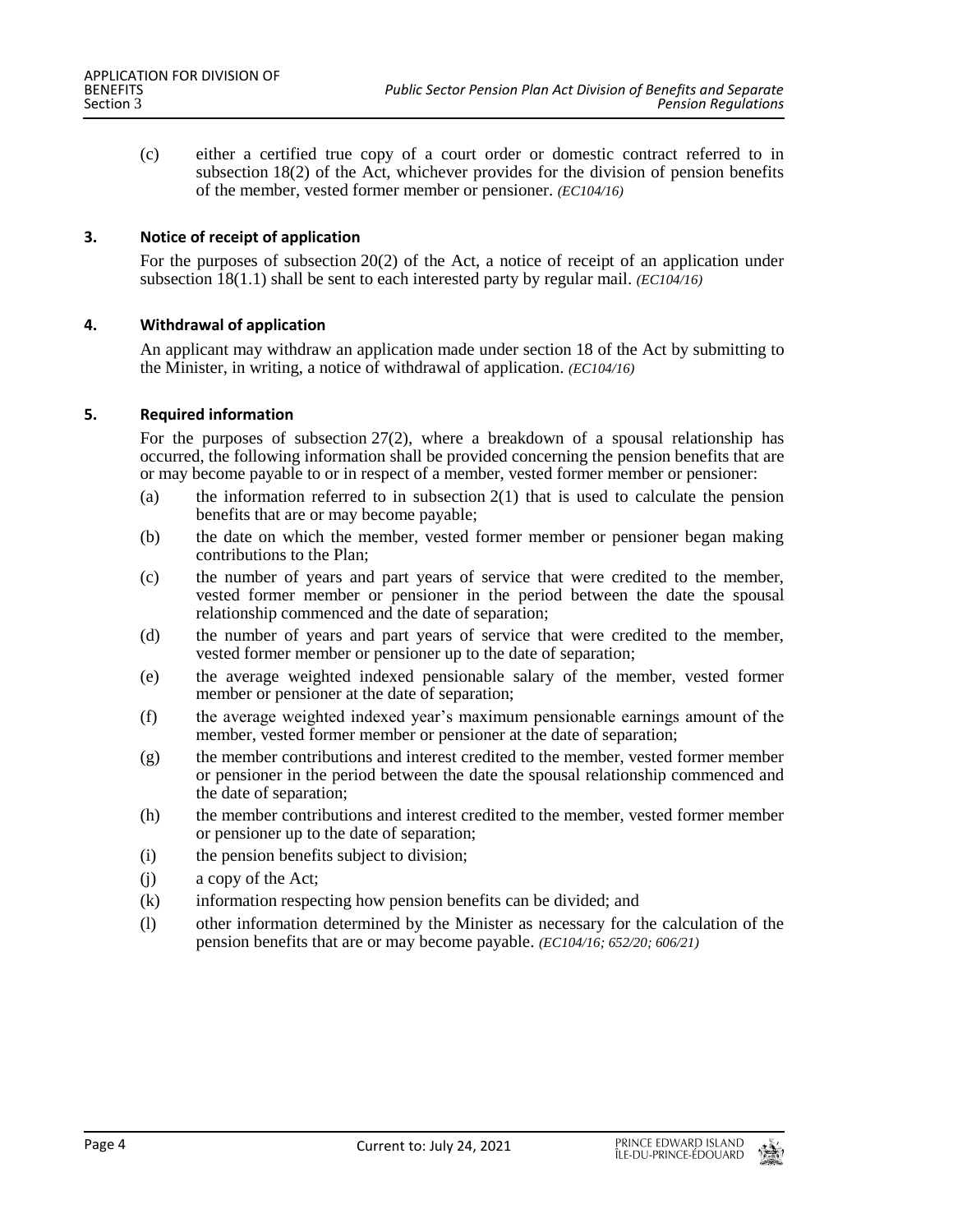# **PENSION BENEFITS SUBJECT TO DIVISION**

## **6. Formula for member or vested former member**

- (1) Subject to subsection (3), in respect of a member or vested former member, the pension benefits subject to division shall equal
	- (a) an amount determined by the formula

 $A + B$ 

where

A is the amount determined by the formula in subsection 27.02(1) of the Act prior to multiplying by D as defined in that subsection; and

B is the amount determined by the formula in subsection 27.02(2) of the Act, where applicable, prior to multiplying by D as defined in that subsection; or

(b) an amount determined by the formula in subsection 8(1) prior to multiplying by D as defined in that subsection.

## **Formula for pensioner**

(2) In respect of a pensioner, the pension benefits subject to division shall equal an amount determined by the formula

 $A + B$ 

where

A is the amount determined by the formula in subsection 27.02(1) of the Act prior to multiplying by D as defined in that subsection; and

B is the amount determined by the formula in subsection 27.02(2) of the Act, where applicable, prior to multiplying by D as defined in that subsection.

## **Where member not entitled to deferred pension**

(3) In respect of a member who would not have been entitled to a deferred pension at the date of separation had the member terminated employment on that date, the pension benefits subject to division shall equal an amount determined by the formula in subsection 8(1) prior to multiplying by D as defined in that subsection. *(EC104/16)*

# **SEPARATE PENSION**

## **7. Time of determination**

- (1) For the purposes of subsections  $27.02(1)$  and (2) of the Act, A shall be determined
	- (a) prior to any adjustment in the member's, vested former member's or pensioner's pension with respect to any previous breakdown of a spousal relationship; and
	- (b) upon termination of employment and indexed to the date of separation where the vested former member or pensioner terminated employment before the date of separation.

## **Commencement of separate pension not later than age seventy-one**

(2) Any separate pension to which a spouse or former spouse is entitled under the Act shall commence to be paid not later than December 31 of the calendar year in which the spouse or former spouse attains the age of seventy-one years. *(EC104/16)*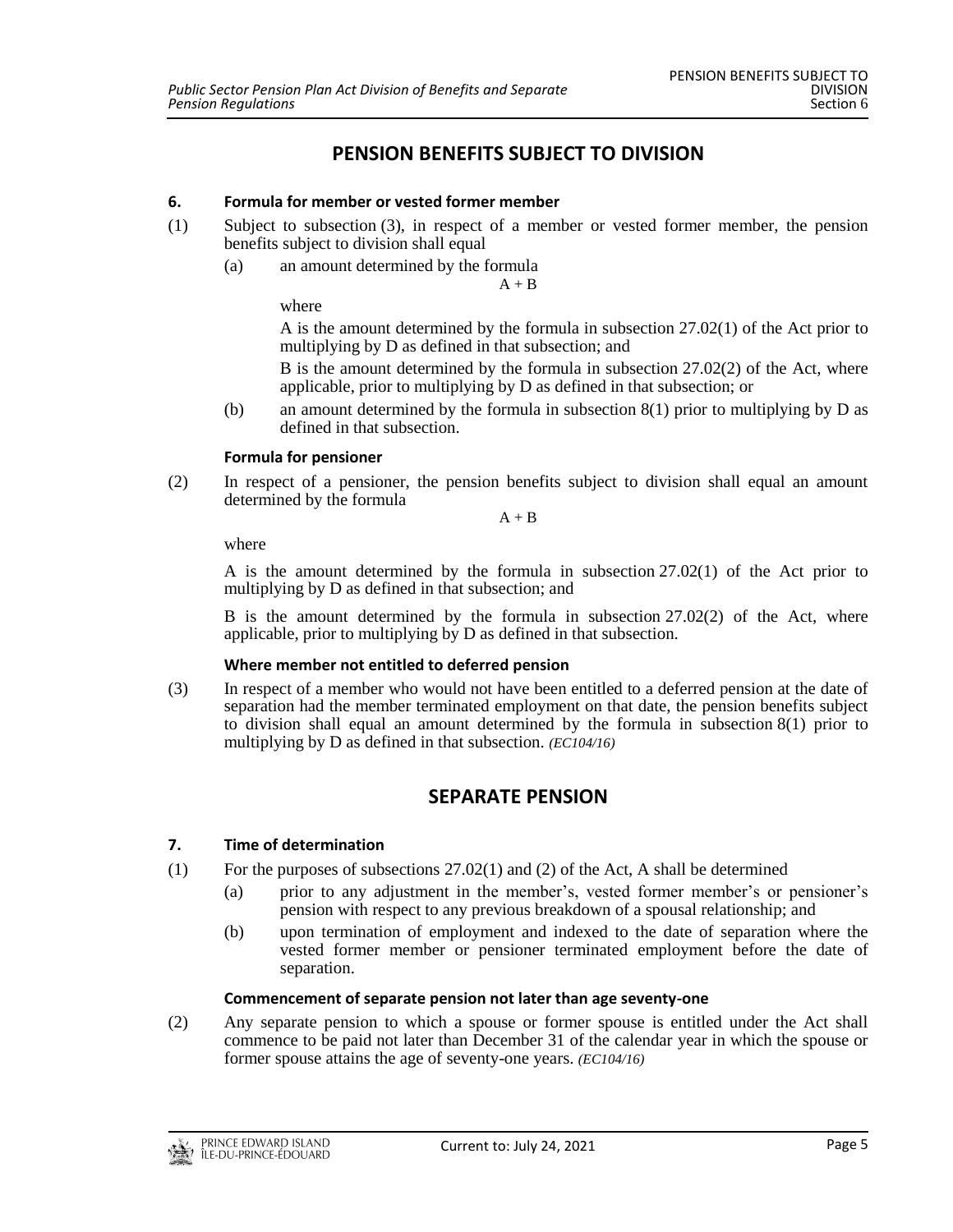# **CASH PAYMENTS**

## **8. Formula**

(1) Subject to subsection (3), if a member would not be entitled to a deferred pension at the date of separation had the member terminated employment on that date, the portion of the member's contributions with interest to be paid out in cash to the spouse or former spouse under subsection 18(6) of the Act shall equal

 $A \times B / C \times D$ 

#### where

A is the member's contributions with interest to the date of separation, and prior to any adjustment in the member's contributions with respect to any previous breakdown of a spousal relationship;

B is the member's service during the period of the spousal relationship, which is equal to the sum of

- (i) the number of years and part years that occurred and were credited as service to the member during the period of the spousal relationship and are included in C,
- (ii) in respect of purchased service, the number of years and part years that occurred prior to the commencement of the spousal relationship which were not included to calculate benefits at the commencement of the spousal relationship but were credited as service to the member during the period of the spousal relationship and are included in C at the date of separation,
- (iii) in respect of service transferred from another pension plan on or before the date of separation under a reciprocal transfer agreement entered into pursuant to section 3 of the Act, the number of years and part years of service that were credited to the member under the other pension plan during the period of the spousal relationship and are included in  $\overline{C}$  at the date of separation;

C is the member's service up to the date of separation, which is equal to the total number of years and part years of service which would be used to calculate the pension benefits of the member on the date of termination of employment or the date of separation, whichever occurred first; and

D is the share of the member's pension benefits earned during the spousal relationship that is attributed to the spouse or former spouse upon division of pension benefits, which in no case shall exceed 50 per cent.

#### **Calculation of amount payable**

(2) Subject to subsection (3), the amount payable to a spouse or former spouse who makes an election under clause  $23(3)(b)$  of the Act shall be calculated in accordance with subsection  $(1)$ .

#### **Interest**

(3) The amounts calculated in subsections (1) and (2) shall be credited with interest from the date of separation to the date of payment based on the interest rate determined in accordance with subsection 12(2) of the Act. *(EC104/16)*

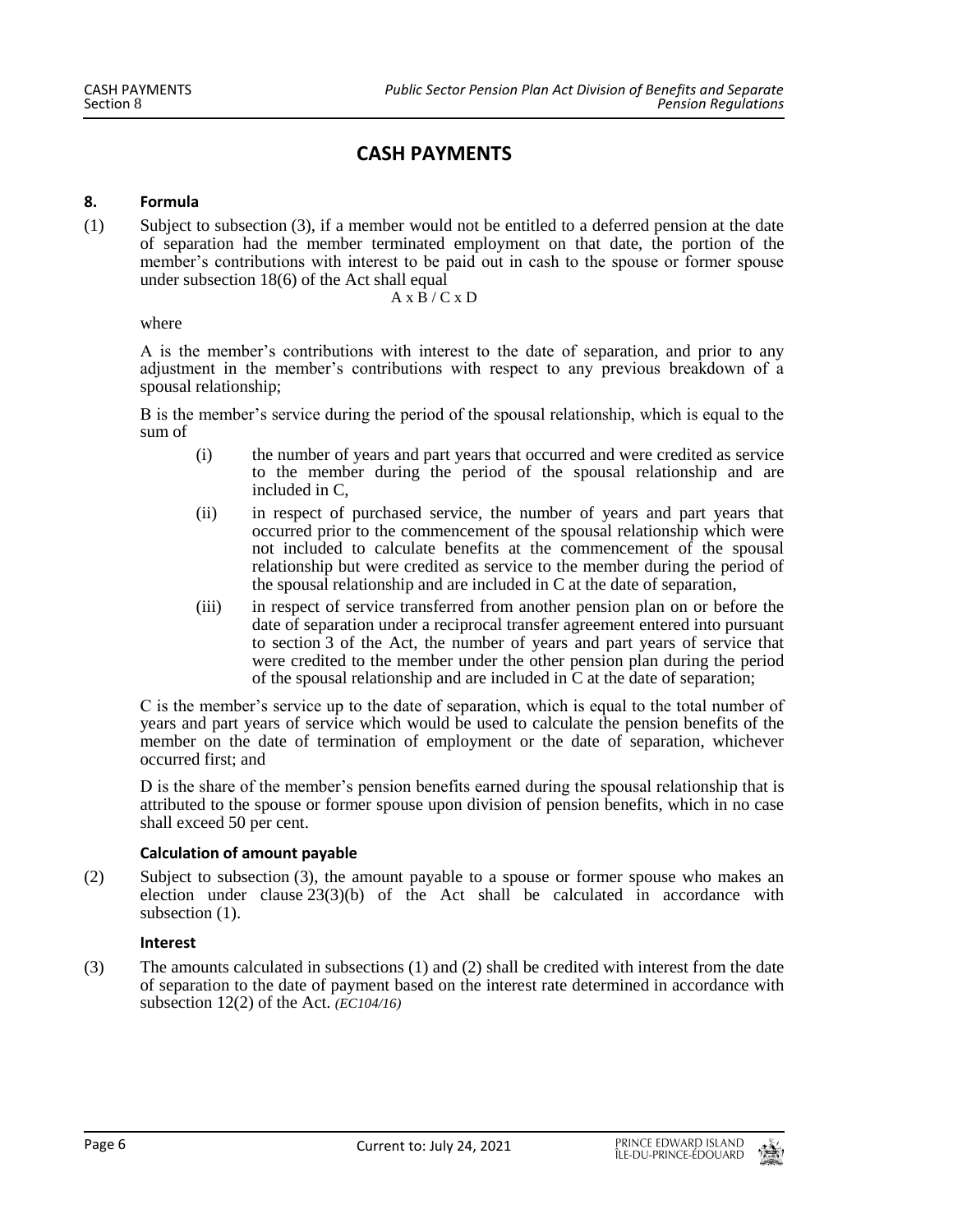# **REVALUATION OF PENSION BENEFITS WHERE BENEFITS DIVIDED**

# **9. Application of section**

(1) This section applies where a division of pension benefits has been effected by a transfer or payment under subsection 18(6), 23(3) or 23(3.1) of the Act.

### **Formula – yearly pension**

(2) The yearly pension payable to a member, vested former member or pensioner to whom subsection (1) applied shall be adjusted as of the later of the date of retirement or the date the division was effected by subtracting an amount determined by the formula

A x B x C

where

A is the amount the spouse or former spouse of the member, vested former member or pensioner would receive as an unreduced yearly separate pension under subsection 27.02(1) of the Act if the spouse or former spouse were eligible to receive an unreduced yearly separate pension and prior to any indexing under subsection 27.02(4) of the Act;

B is a factor which adjusts A for indexing pursuant to subsections 27.02(4) and (5) of the Act from the date of separation to the later of the member's, vested former member's or pensioner's retirement or the date the division was effected; and

C is a factor to adjust A for the percentage by which the member's, vested former member's or pensioner's pension was reduced pursuant to subsection 9(4) of the Act.

#### **Formula – temporary yearly pension**

(3) The temporary yearly pension amount payable to a member, vested former member or pensioner to whom subsection (1) applies shall be adjusted as of the later of the date of retirement or the date the division was effected by subtracting an amount determined by the formula

A x B x C

where

A is the amount the spouse or former spouse of the member, vested former member or pensioner would receive as an unreduced yearly temporary separate pension amount under subsection 27.02(2) of the Act if the spouse or former spouse were eligible to receive an unreduced yearly separate pension and prior to any indexing under subsection 27.02(4) of the Act;

B is a factor which adjusts A for indexing pursuant to subsections 27.02(4) and (5) of the Act from the date of separation to the later of the member's, vested former member's or pensioner's retirement or the date the division was effected; and

C is a factor to adjust A for the percentage by which the member's, vested former member's or pensioner's pension was reduced pursuant to subsection 9(4) of the Act.

#### **Formula - contributions**

(4) The contributions of the member, vested former member or pensioner to whom subsection (1) applies shall be adjusted as of the date of separation by subtracting an amount determined by the formula

 $A \times B / C \times D$ 

where